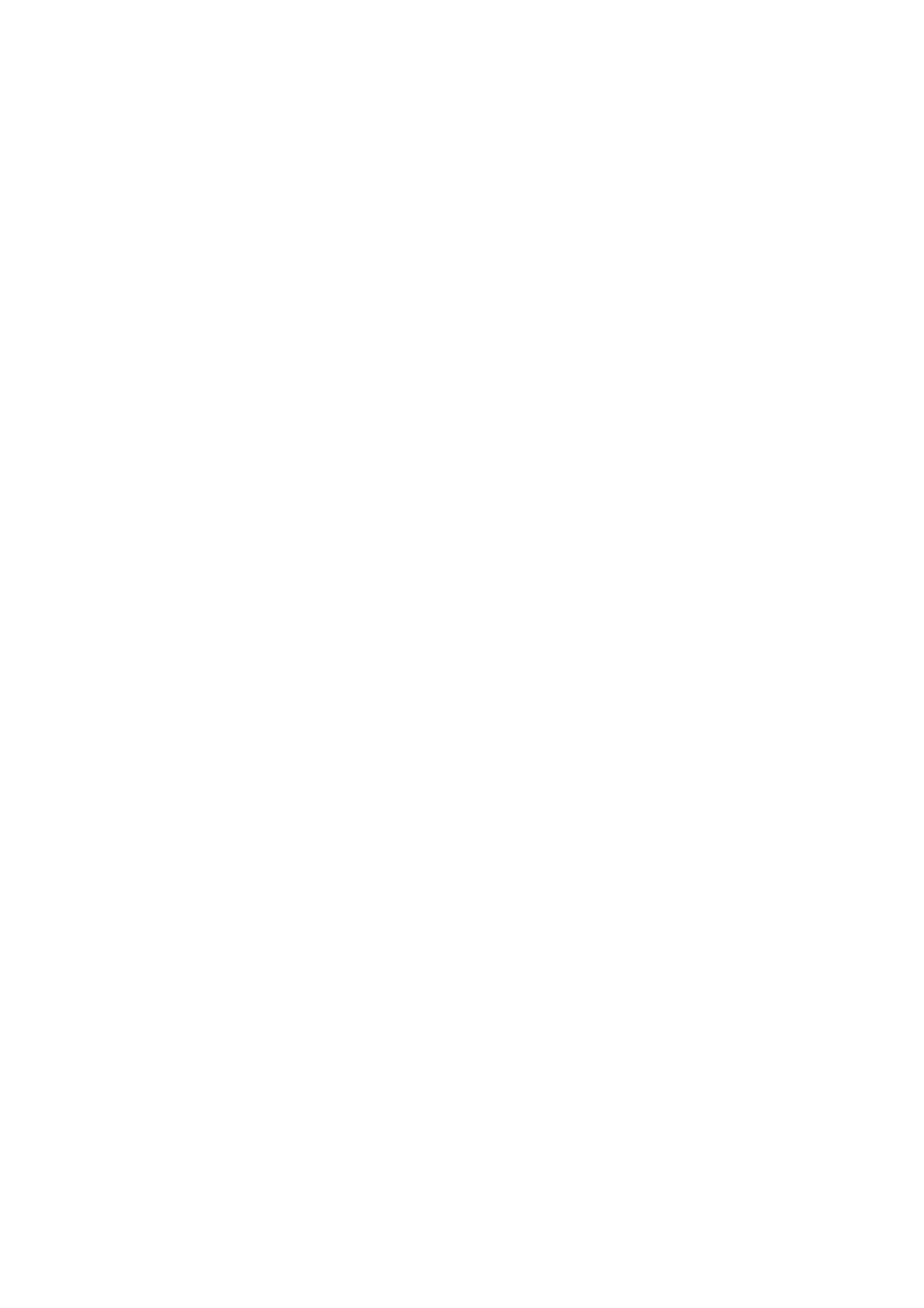## **Table of Contents**

#### **Table of Tables**

Table 7-1 Visual assessment table - construction i

Pages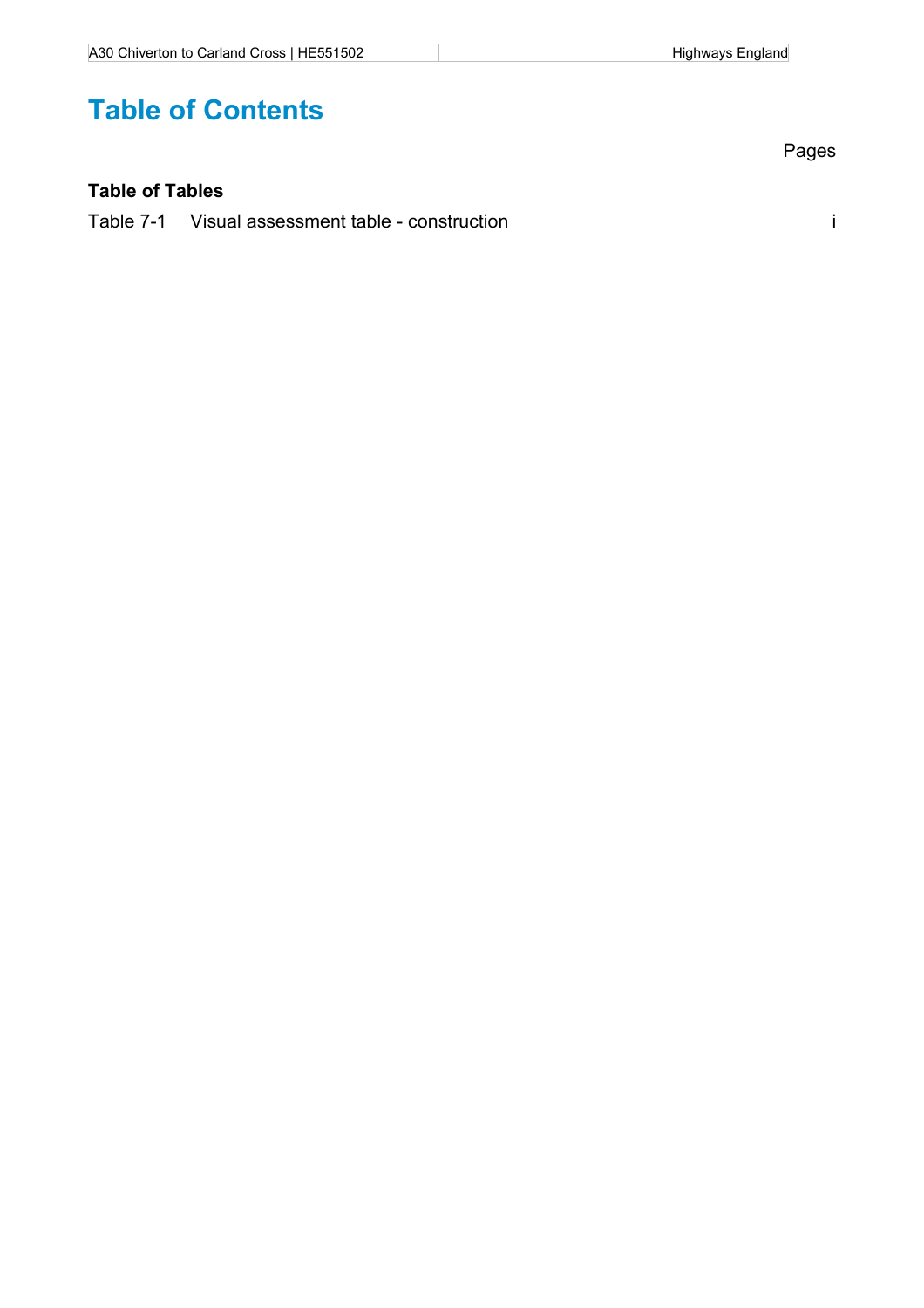#### **Table 7-1 Visual assessment table - construction**

N.B. For the construction phase in accordance GLVIA3 para 4.21, embedded standard construction mitigation measures have been developed as part of the iterative design process and accounted for in the assessment. These are described in Volume 6 Document 6.2 Chapter 2 The Project. Due to the short-term and temporary nature of the construction effects identified, it is not considered feasible to include any (secondary) mitigation to further reduce the construction phase effects.

|                | <b>VP</b><br><b>Description and</b><br><b>location</b>                                                               | <b>Existing view</b>                                                                                                                                                                                                                                                                                                                                                                                                                                                                                                                                                                                                                                                                                                                                                                     | <b>Receptors represented</b>                                                                                                                                  | <b>Receptor</b><br><b>Sensitivity</b> | <b>Construction impact</b>                                                                                                                                                                                                                                                                                                                                                                                                                                                                                                                                                            | <b>Effect at Winter during</b><br>construction Year |
|----------------|----------------------------------------------------------------------------------------------------------------------|------------------------------------------------------------------------------------------------------------------------------------------------------------------------------------------------------------------------------------------------------------------------------------------------------------------------------------------------------------------------------------------------------------------------------------------------------------------------------------------------------------------------------------------------------------------------------------------------------------------------------------------------------------------------------------------------------------------------------------------------------------------------------------------|---------------------------------------------------------------------------------------------------------------------------------------------------------------|---------------------------------------|---------------------------------------------------------------------------------------------------------------------------------------------------------------------------------------------------------------------------------------------------------------------------------------------------------------------------------------------------------------------------------------------------------------------------------------------------------------------------------------------------------------------------------------------------------------------------------------|-----------------------------------------------------|
|                | View from overbridge<br>south of Three Burrows.<br>looking northeast along<br>A30, 20m southwest of<br>the scheme.   | A partially enclosed medium distance view looking northeast<br>along the A30 towards Chiverton Cross. The dual carriageway<br>of the A30 through the middle of the frame, dominates the view.<br>Embankments on either side of the road frame the view, while<br>shrub and woodland vegetation on the bordering fields filter<br>views of the surrounding area. Beyond the trees, glimpses of<br>one and two storey buildings can be seen. In the distance,<br>Carland Cross is discernible due to the cluster of street lighting.<br>To the southeast, a wind turbine rises above the treetops.                                                                                                                                                                                         | Users of bridleways<br>301/10/1 & 301/10/3<br>enjoying the visual setting<br>of the heritage asset -<br><b>CWDM WHS A6i</b><br><b>Gwennap Mining District</b> | High                                  | Due to the land rising up towards the existing Chiverton Cross Slight adverse insignificant<br>junction much of the construction activity and compounds<br>would be obscured from view.<br>The magnitude of change to the visual amenity of these<br>receptors during construction would be negligible.                                                                                                                                                                                                                                                                               |                                                     |
|                | SW 74417 46252                                                                                                       |                                                                                                                                                                                                                                                                                                                                                                                                                                                                                                                                                                                                                                                                                                                                                                                          | Transport receptors along<br>the Blackwater Bypass of<br>the A30                                                                                              | Low                                   |                                                                                                                                                                                                                                                                                                                                                                                                                                                                                                                                                                                       | Slight adverse insignificant                        |
| $\overline{2}$ | View from Starbucks at<br>Chiverton Cross, looking<br>east towards A30, 10m<br>west of the scheme.<br>SW 74690 46882 | This is a filtered view looking east towards the Chiverton Cross<br>roundabout along the A30. The foreground of the view is<br>occupied by the edge of the Services' car park, and the wooden<br>pail fencing separating it from the A30. Amenity grass and<br>shrub planting surrounds the entrance ramp leading up to the<br>Starbucks. Starbucks itself is screened from view by a taller<br>wooden pail fence with a brick footing. In the middle-distance,<br>the view is dominated by road infrastructure, including signage,<br>lighting, and traffic. In the middle of the frame, further views out<br>to the surrounding countryside are screened by the roadside<br>woodland within the roundabout. On the western side of the<br>frame, the beginning of the A390 is visible. | Users of services at<br><b>Chiverton Cross</b>                                                                                                                | Low                                   | Construction activities including vegetation clearance and<br>earthworks, would be prominent in the middle distance of this<br>view. The construction compound to the southeast, would be<br>150m distant and viewed across the existing busy Chiverton<br>Cross intersection.<br>Existing fencing around the Chiverton Cross services would<br>partially screen views of construction activity. In addition, the<br>changes would be temporary, short term and reversible<br>The magnitude of change to the visual amenity of these<br>receptors during construction would be minor. | <b>Slight</b> adverse insignificant                 |
| 3              | View from Trevissome<br><b>Business Park looking</b><br>west, 60m southeast of<br>the scheme.                        | An open view looking west from the entrance to Trevissome<br>Business Park, along the A3075. An unmanaged hedgerow<br>borders the north side of the A3075, filtering the view into the<br>large field beyond. On the horizon, a number of small holdings,                                                                                                                                                                                                                                                                                                                                                                                                                                                                                                                                | <b>Workers at Trevissome</b><br><b>Business Park</b>                                                                                                          | Low                                   | Construction activities including vegetation clearance,<br>earthworks, and construction of the above-grade elements of<br>the proposed Chiverton Cross junction would be visible in the<br>middle distance of this view.                                                                                                                                                                                                                                                                                                                                                              | <b>Slight</b> adverse insignificant                 |
|                | SW 75364 47767                                                                                                       | isolated trees and patches of hedgerows are visible. A number<br>of pylon and overhead power lines interrupt the view. To the<br>west of the frame, Grade II Listed St Peter's Church is visible as Trevissome Business Park<br>a prominent landmark.                                                                                                                                                                                                                                                                                                                                                                                                                                                                                                                                    | Transport receptors using<br>the A3075 near                                                                                                                   | Low                                   | Westward and northwards views towards the scheme are<br>open and these activities would dominate the view. However,<br>the changes would be temporary, short term and reversible.<br>The magnitude of change to the visual amenity of these                                                                                                                                                                                                                                                                                                                                           | Slight adverse insignificant                        |
|                |                                                                                                                      |                                                                                                                                                                                                                                                                                                                                                                                                                                                                                                                                                                                                                                                                                                                                                                                          |                                                                                                                                                               |                                       | receptors during construction would be moderate.                                                                                                                                                                                                                                                                                                                                                                                                                                                                                                                                      |                                                     |
| $\overline{4}$ | looking northwest, 130m<br>south of the site.<br>SW 76153 48254                                                      | View from Four Burrows, A wide, open view from a local high point on the existing A30<br>towards open fields. In the foreground, large barrows are<br>noticeable on either side of the road, while a low hedgerow with within which the tower of<br>occasional trees partially filter views beyond. To the west,<br>beyond the hedgerow the view is very open and wide extending Church and the nearby-<br>to the Grade II Listed St Peter's Church on the skyline 1.8km to                                                                                                                                                                                                                                                                                                              | Road users enjoying views Moderate<br>across the landscape,<br>Grade II listed St Peter's<br>Four Burrows Barrow                                              |                                       | Construction activities including vegetation clearance and<br>earthworks would be visible in the middle distance of this<br>view.<br>Northwards views towards the scheme are open and these<br>activities would be dominant within the view. However, the                                                                                                                                                                                                                                                                                                                             | Slight adverse insignificant                        |
|                |                                                                                                                      | the southwest and St Agnes Beacon 5km to the northwest.<br>Wind turbines are prominent in the middle distance.                                                                                                                                                                                                                                                                                                                                                                                                                                                                                                                                                                                                                                                                           | Cemetery (1016054) can<br>be seen.                                                                                                                            |                                       | changes would be temporary, short term and reversible.<br>The magnitude of change to the visual amenity of these                                                                                                                                                                                                                                                                                                                                                                                                                                                                      |                                                     |
|                |                                                                                                                      |                                                                                                                                                                                                                                                                                                                                                                                                                                                                                                                                                                                                                                                                                                                                                                                          |                                                                                                                                                               |                                       | receptors during construction would be minor.                                                                                                                                                                                                                                                                                                                                                                                                                                                                                                                                         |                                                     |
| 5              | to Higher Callestick                                                                                                 | View from byway leading An open view looking southeast across a mosaic of large fields. Users of Byway 314/66/1<br>A wind turbine is prominent in the foreground, while in the<br>Farm, looking southeast   middle distance, a line of pylons crosses the view below the<br>skyline. Hedgerows and small copses of woodland border the                                                                                                                                                                                                                                                                                                                                                                                                                                                   |                                                                                                                                                               | <b>Moderate</b>                       | Due to the distance from the scheme and the intervening<br>landscape features, much of the construction activity and<br>compounds would be obscured from view.                                                                                                                                                                                                                                                                                                                                                                                                                        | Slight adverse insignificant                        |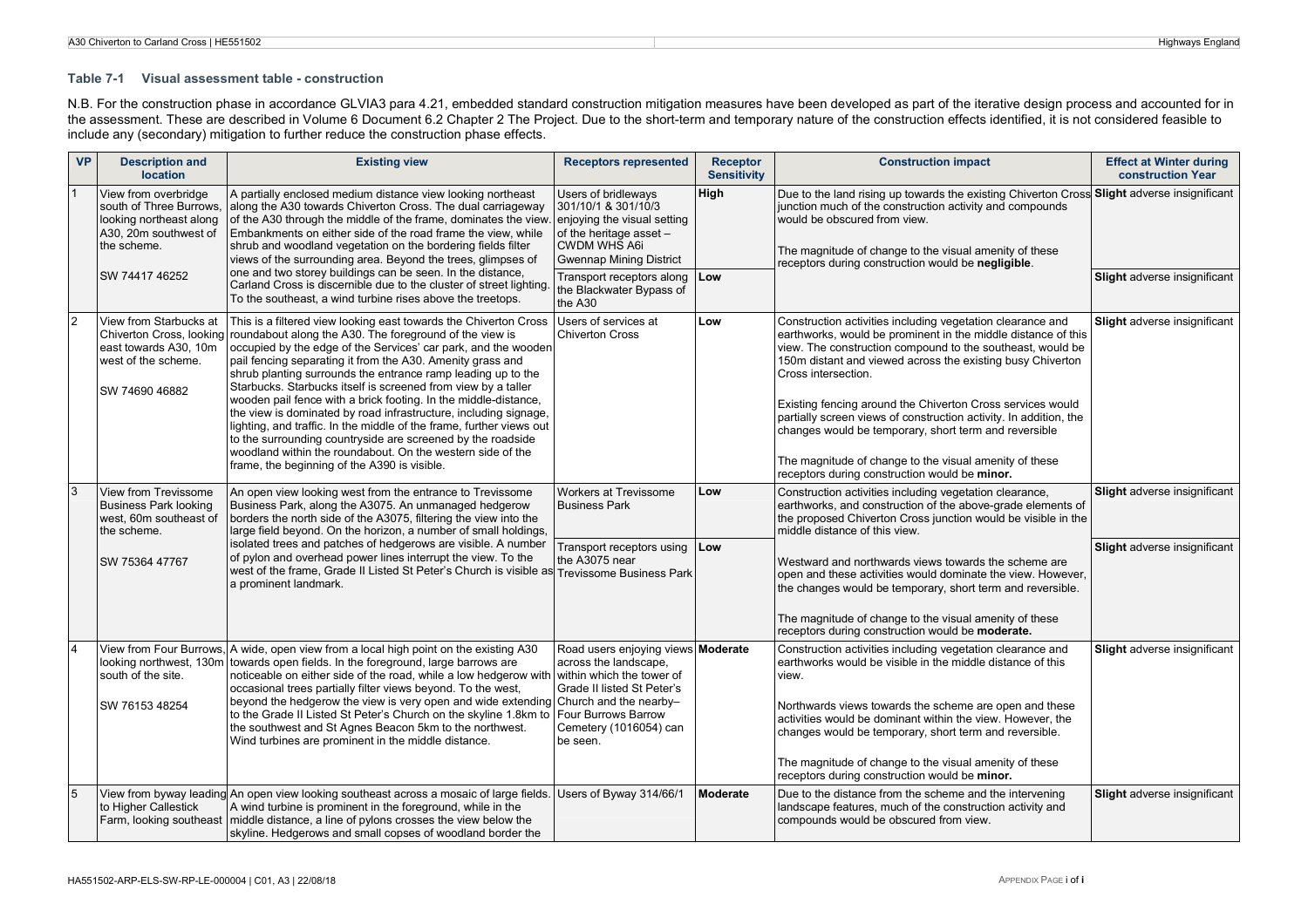| <b>VP</b>  | <b>Description and</b><br><b>location</b>                                                               | <b>Existing view</b>                                                                                                                                                                                                                                                                                                                                                                                                                                                   | <b>Receptors represented</b>                                                                         | <b>Receptor</b><br><b>Sensitivity</b> | <b>Construction impact</b>                                                                                                                                                                                                                                                                                                                                                                                                                                                                                              | <b>Effect at Winter during</b><br>construction Year |
|------------|---------------------------------------------------------------------------------------------------------|------------------------------------------------------------------------------------------------------------------------------------------------------------------------------------------------------------------------------------------------------------------------------------------------------------------------------------------------------------------------------------------------------------------------------------------------------------------------|------------------------------------------------------------------------------------------------------|---------------------------------------|-------------------------------------------------------------------------------------------------------------------------------------------------------------------------------------------------------------------------------------------------------------------------------------------------------------------------------------------------------------------------------------------------------------------------------------------------------------------------------------------------------------------------|-----------------------------------------------------|
|            | towards A30, 800m<br>north of the scheme.<br>SW 76589 49409                                             | fields. In the middle of the view, the existing A30 can be seen<br>just below the skyline in the distance. The upper portions of<br>cars are barely perceptible, while high sided vehicles are more<br>noticeable. The road is screened by topography at either side of Barrow (1016105).<br>the view. In the background there are several wind turbines on<br>the eastern side, visible above a block of woodland.                                                    | People enjoying the views<br>to and from nearby<br>heritage asset - Bowl                             | High                                  | The magnitude of change to the visual amenity of these<br>receptors during construction would be negligible.                                                                                                                                                                                                                                                                                                                                                                                                            | Slight adverse insignificant                        |
| 16         | View from the junction of<br>B3284 with the<br>bridleway 314/64/1,                                      | An enclosed view looking east from a farm gateway, across a<br>network of fields towards the A30. The view is framed by<br>hedgerows at either side of the gateway. To the south, a very                                                                                                                                                                                                                                                                               | Residential receptors at<br>Callestick Vean (south)                                                  | High                                  | Construction activities including vegetation clearance,<br>earthworks, and construction of the above-grade elements of<br>the proposed Chybucca junction and nearby attenuation pond                                                                                                                                                                                                                                                                                                                                    | <b>Moderate</b> adverse<br>significant              |
|            | at Callestick Vean<br>(South), looking east,<br>5m north of the scheme.                                 | adjacent to the dwelling<br>small portion of a road sign and the upper sections of a wind<br>turbine are visible above the mature roadside hedgerow. The<br>existing A30 is largely obscured from view by the mature<br>roadside hedgerows, however HGV become clearly visible as<br>the road reaches the ridgeline to the east.                                                                                                                                       | Pedestrians and<br>equestrians using<br>bridleway 314/64/1                                           | Moderate                              | would be visible in the near and middle distances of this view.<br>Southwards and eastwards views towards the scheme are<br>currently filtered by mature vegetation, however through the<br>construction phase these would become more open through                                                                                                                                                                                                                                                                     | Moderate adverse<br>significant                     |
|            | SW 77260 48791                                                                                          |                                                                                                                                                                                                                                                                                                                                                                                                                                                                        | People enjoying the views   High<br>to and from nearby<br>heritage asset - Bowl<br>Barrow (1016103). |                                       | vegetation clearance and these activities would at times be<br>prominent in views. However, the changes would be<br>temporary, short term and reversible.                                                                                                                                                                                                                                                                                                                                                               | Moderate adverse<br>significant                     |
|            |                                                                                                         |                                                                                                                                                                                                                                                                                                                                                                                                                                                                        | Transport receptors using<br>the B3284 near Callestick<br>Vean (south)                               | Low                                   | The magnitude of change to the visual amenity of these<br>receptors during construction would be moderate.                                                                                                                                                                                                                                                                                                                                                                                                              | Slight adverse insignificant                        |
| 17         | View from PRoW,<br>leading to Creegmeor                                                                 | A wide view looking southwest across a field laid down to<br>pasture. The land rises up very slightly to end at a ridge, on                                                                                                                                                                                                                                                                                                                                            | Residential receptors at<br>Creegmeor Farm                                                           | High                                  | Construction activities including vegetation clearance and<br>earthworks would be visible in the distance of this view.                                                                                                                                                                                                                                                                                                                                                                                                 | Moderate adverse<br>significant                     |
|            | Farm, looking<br>southwest, 210m north-<br>northwest from the<br>scheme.<br>SW 77818 49127              | which a number of mature trees are skylined. To the east, a<br>hedgerow parallel to the bridleway frames the view. In the<br>centre of the view, a large agricultural building is prominent, as<br>are five wind turbines spaced across the skyline. Views of the<br>existing A30 are screened by planting and built form.                                                                                                                                             | Pedestrians and<br>equestrians using<br>bridleway 314/65/1                                           | <b>Moderate</b>                       | Southwards views towards the scheme are partially filtered<br>and screened by hedgerows and farm buildings respectively.<br>Site clearance and earthworks activities would be noticeable<br>within the view. However, the changes would be temporary,<br>short term and reversible.<br>The magnitude of change to the visual amenity of these                                                                                                                                                                           | <b>Slight</b> adverse insignificant                 |
| 8          | View from the B3284,                                                                                    | A wide, open view west along the B3284. The road is bordered                                                                                                                                                                                                                                                                                                                                                                                                           | Transport receptors along Low                                                                        |                                       | receptors during construction would be minor.<br>Construction activities including vegetation clearance,                                                                                                                                                                                                                                                                                                                                                                                                                | Slight adverse insignificant                        |
|            | 140m south of the<br>scheme.                                                                            | on either side by low hedgerows. To the southwest, the fields<br>bordered by low hedgerows rise up slightly to end in a ridgeline.<br>To the north, the land rises also, but less sharply and ends at a<br>hedgerow edging the horizon. One wind turbine is prominent in                                                                                                                                                                                               | the B3284                                                                                            |                                       | earthworks, and construction of the above-grade elements of<br>the proposed Chybucca junction would be prominent in the<br>near, middle, and far distances of this view.                                                                                                                                                                                                                                                                                                                                                |                                                     |
|            | SW 78161 48749                                                                                          |                                                                                                                                                                                                                                                                                                                                                                                                                                                                        | Residential receptors at<br><b>Hillview Farm</b>                                                     | High                                  |                                                                                                                                                                                                                                                                                                                                                                                                                                                                                                                         | Moderate adverse<br>significant                     |
|            |                                                                                                         | the middle distance, while a further three are spaced along the<br>horizon. In the far distance, St Agnes Beacon is visible.                                                                                                                                                                                                                                                                                                                                           | Representative of views of <b>Moderate</b><br>outdoor workers at Hill<br>View Farm                   |                                       | Northwards and westwards views towards the scheme are<br>currently partially filtered by hedgerows and screened by<br>occasional farm buildings, however through the construction<br>phase these would become more open through vegetation<br>clearance and these activities would at times become more<br>prominent within the view. However, the changes would be<br>temporary, short term and reversible.<br>The magnitude of change to the visual amenity of these<br>receptors during construction would be minor. | Slight adverse insignificant                        |
| <u>  9</u> | View from bridleway,<br>near Hillview, looking<br>northeast towards A30.<br>60m south of the<br>scheme. | An open view, looking northwest across a field towards the<br>existing A30. The view is framed to either side by hedgerows.<br>which screen views out to the wider countryside. The land rises<br>up slightly to form a ridge on the western side of the frame. The<br>upper portions of higher sided vehicles become visible as the<br>A30 emerges from behind this landform and dips down towards<br>Tresawsen. In the centre of the frame a wind turbine is visible | Pedestrians and<br>equestrians using<br>bridleway 309/3/1                                            | Moderate                              | Construction activities including vegetation clearance and<br>earthworks would be visible in the near and middle distances<br>of this view.<br>Northwards views towards the scheme are open and these<br>activities would at times be prominent within the view.                                                                                                                                                                                                                                                        | Moderate adverse<br>significant                     |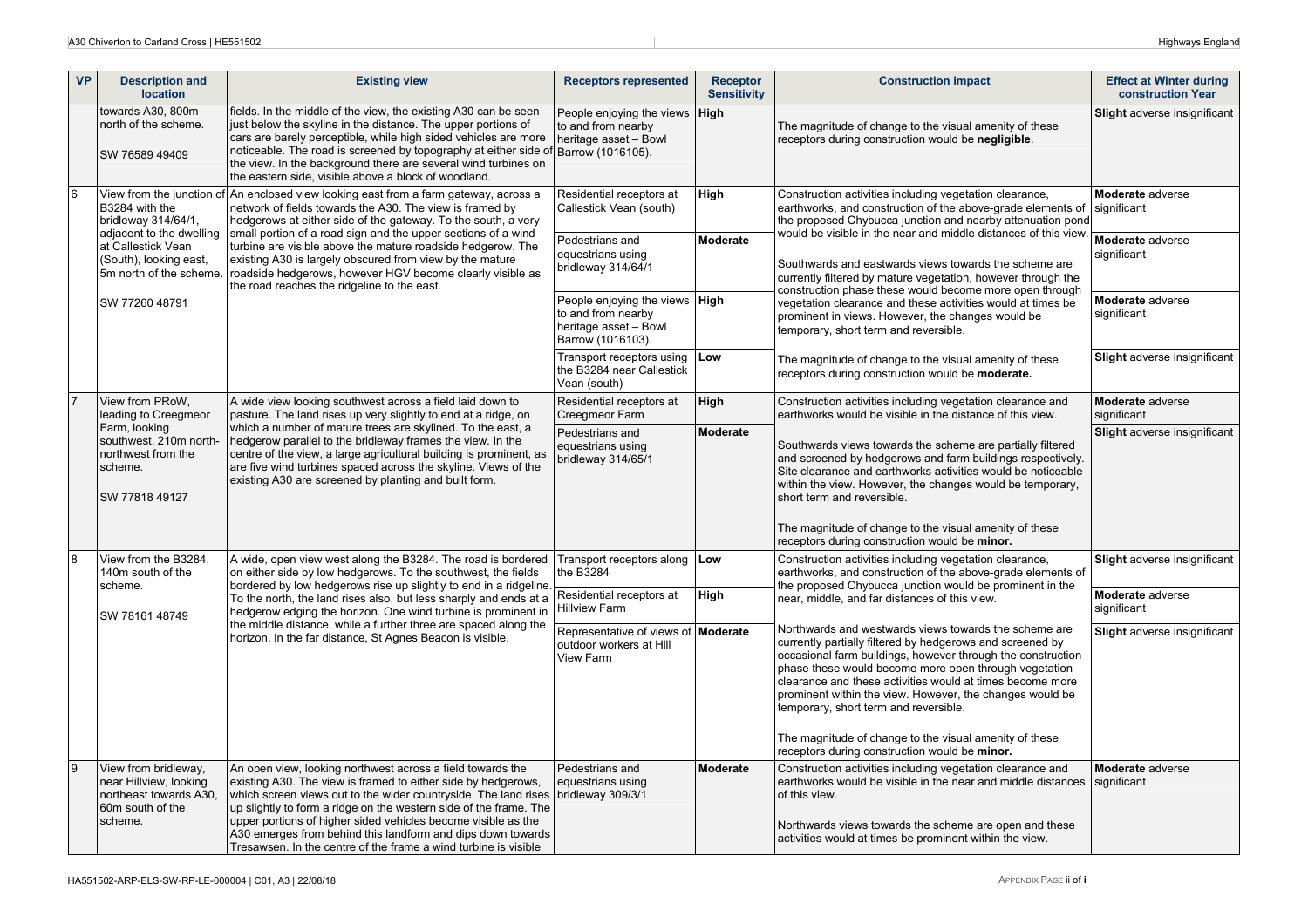| <b>VP</b>        | <b>Description and</b><br><b>location</b>                                                                                     | <b>Existing view</b>                                                                                                                                                                                                                                                                                                                                                                                                                                                                                                                                                                | <b>Receptors represented</b>                                            | <b>Receptor</b><br><b>Sensitivity</b> | <b>Construction impact</b>                                                                                                                                                                                                                                                                                                                                                                                                                                                                                                                                                                                                                                                                                                                    | <b>Effect at Winter during</b><br>construction Year |
|------------------|-------------------------------------------------------------------------------------------------------------------------------|-------------------------------------------------------------------------------------------------------------------------------------------------------------------------------------------------------------------------------------------------------------------------------------------------------------------------------------------------------------------------------------------------------------------------------------------------------------------------------------------------------------------------------------------------------------------------------------|-------------------------------------------------------------------------|---------------------------------------|-----------------------------------------------------------------------------------------------------------------------------------------------------------------------------------------------------------------------------------------------------------------------------------------------------------------------------------------------------------------------------------------------------------------------------------------------------------------------------------------------------------------------------------------------------------------------------------------------------------------------------------------------------------------------------------------------------------------------------------------------|-----------------------------------------------------|
|                  | SW 78703 49119                                                                                                                | on the distant skyline. On the eastern side of the frame, further<br>ridges are staggered in the middle and far distances. The<br>landscape in the distance forms a medium-scale mosaic of<br>fields, hedgerows and sparse trees.                                                                                                                                                                                                                                                                                                                                                   |                                                                         |                                       | However, the changes would be temporary, short term and<br>reversible.<br>The magnitude of change to the visual amenity of these                                                                                                                                                                                                                                                                                                                                                                                                                                                                                                                                                                                                              |                                                     |
|                  |                                                                                                                               |                                                                                                                                                                                                                                                                                                                                                                                                                                                                                                                                                                                     |                                                                         |                                       | receptors during construction would be moderate.                                                                                                                                                                                                                                                                                                                                                                                                                                                                                                                                                                                                                                                                                              |                                                     |
| 10 <sup>10</sup> | View from outbuildings<br>at Nanteague<br>Farmhouse, looking<br>southwest-west, 110m<br>west of the scheme.<br>SW 79264 49487 | A wide and open view across fields laid to pasture. In the<br>foreground, the land lowers down to a hedgerow of small trees<br>along a watercourse, before rising up on the far side to end at a<br>further hedgerow on the ridgeline. An overhead powerline is<br>skylined along this ridge. To the north, woodland obscures<br>views of the existing A30, although traffic moving along the A30<br>can be glimpsed through the intervening trees.                                                                                                                                 | Residential receptors at<br>Nanteague Farm                              | High                                  | Construction activities including vegetation clearance,<br>earthworks, and construction of the above-grade elements of<br>the proposed Tresawsen junction would be prominent in the<br>near, middle, and far distances of this view.<br>Northwards and westwards views towards the scheme are<br>currently partially filtered by hedgerows, however through the<br>construction phase these would become more open through<br>vegetation clearance and these activities would at times<br>become more prominent within the view. However, the<br>changes would be temporary, short term and reversible.<br>The magnitude of change to the visual amenity of these<br>receptors during construction would be minor.                            | Moderate adverse<br>significant                     |
| 11               | Lower Ventongimps,<br>looking south-southeast,<br>320m northwest of the<br>scheme.<br>SW 79445 50213                          | View from PRoW east of An open view across fields towards the existing A30. The field<br>boundaries and roadside are flanked by intact hedgerows. The<br>upper portions of high sided vehicles can be intermittently<br>glimpsed through the tree cover. The land rises slightly to the<br>southwest, occluding further views in this direction. A prominent<br>and distinctive block copse of deciduous woodland in the middle<br>of the view is prominent on the horizon. Built form around Town<br>and Country Motors is visible on the skyline to the far right of<br>the view. | Pedestrians using footpath Moderate<br>314/67/1                         |                                       | Construction activities including vegetation clearance and<br>earthworks would be prominent in the middle, and far<br>distances of this view.<br>A construction compound would be visible in the middle<br>distance on the hillside below the existing A30.<br>Northwards and westwards views towards the scheme are<br>currently partially filtered by vegetation, however through the<br>construction phase these would become more open through<br>vegetation clearance and these activities would at times<br>become more prominent within the view. However, the<br>changes would be temporary, short term and reversible.<br>The magnitude of change to the visual amenity of these<br>receptors during construction would be moderate. | Moderate adverse<br>significant                     |
| 12 <sup>2</sup>  | scheme.                                                                                                                       | View from Marazanvose. A partially enclosed view looking southwest along the A30. The Residents at Marazanvose High<br>looking southwest along view across the A30 is foreshortened and enclosed by high<br>the A30, 40m west of the hedgerows and ornamental planting on property and road<br>boundaries. The dwellings flank the north side of the A30, while                                                                                                                                                                                                                     |                                                                         |                                       | Construction activities including vegetation clearance and<br>earthworks would be prominent in the middle, and far<br>distances of this view.                                                                                                                                                                                                                                                                                                                                                                                                                                                                                                                                                                                                 | Large adverse significant                           |
|                  | SW 79896 50332                                                                                                                | a Cornish hedgerow bounds the south side of the road.<br>Overhead power lines run along and across the length of the<br>road. In the distance, the land rises up to a ridge, on which<br>blocks of woodland and a large agricultural building are<br>skylined.                                                                                                                                                                                                                                                                                                                      | Transport receptors along   Low<br>the existing A30 near<br>Marazanvose |                                       | Views towards the scheme are currently largely filtered by<br>vegetation, however through the construction phase these<br>would become more open through vegetation clearance and<br>these activities would at times be prominent and sometimes<br>even dominant within the view. However, the changes would<br>be temporary, short term and reversible.<br>The magnitude of change to the visual amenity of these<br>receptors during construction would be moderate.                                                                                                                                                                                                                                                                        | <b>Slight</b> adverse insignificant                 |
| 13               | View from field within<br>NFH, looking west<br>towards A30, 100m                                                              | A wide, partially filtered view from a small field, bordered by<br>mature deciduous hedgerow trees, beyond which an open field the bungalow at NFH                                                                                                                                                                                                                                                                                                                                                                                                                                  | Residential receptors at                                                | High                                  | Construction activities including vegetation clearance and<br>earthworks would occupy a small portion of the view in the<br>middle distance.                                                                                                                                                                                                                                                                                                                                                                                                                                                                                                                                                                                                  | Moderate adverse<br>significant                     |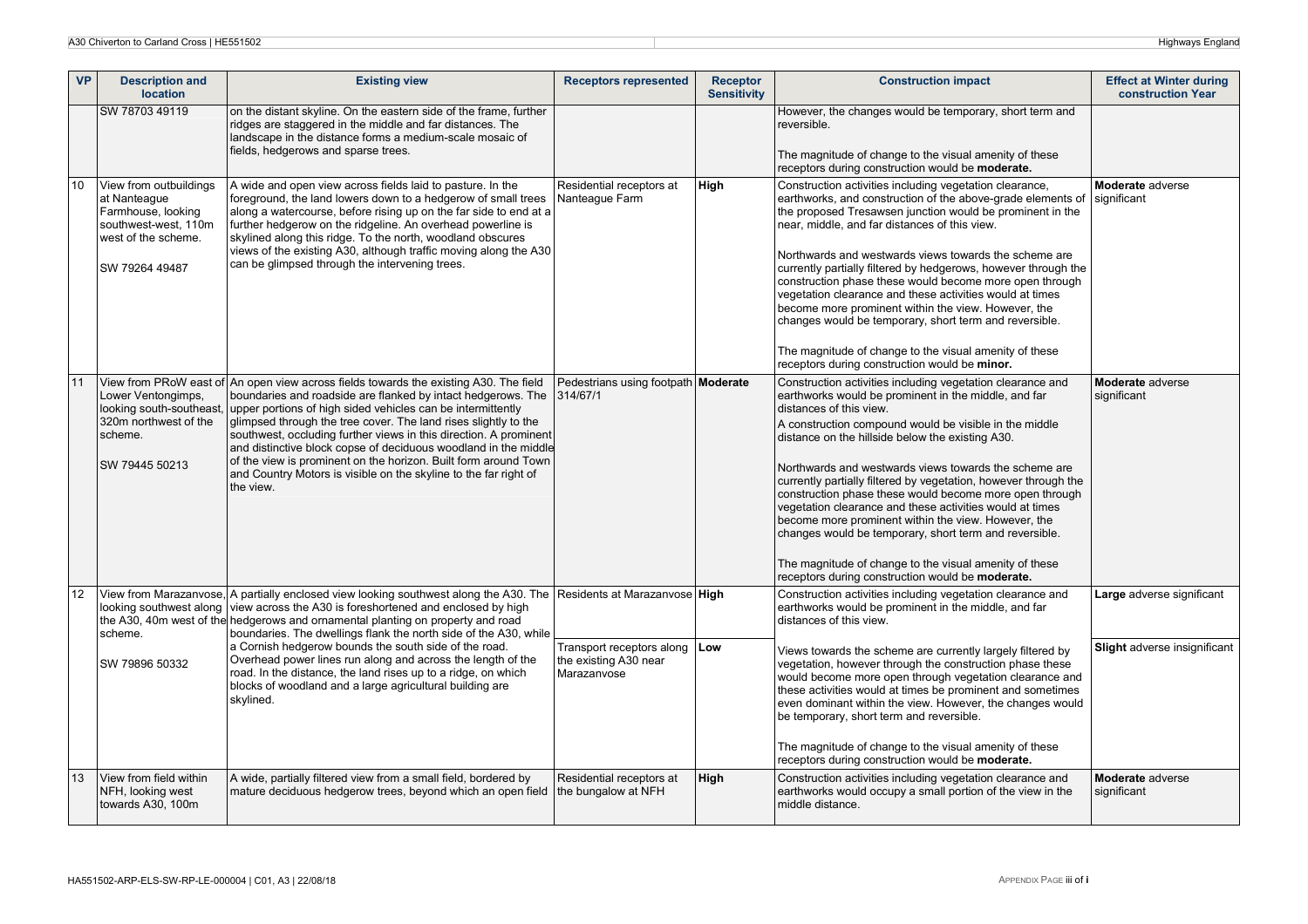|    | <b>VP</b><br><b>Description and</b><br><b>location</b>                                                  | <b>Existing view</b>                                                                                                                                                                                                                                                        | <b>Receptors represented</b>                                                                                          | <b>Receptor</b><br><b>Sensitivity</b> | <b>Construction impact</b>                                                                                                                                                                                                                                                                                                                                                                                                                       | <b>Effect at Winter during</b><br><b>construction Year</b>   |
|----|---------------------------------------------------------------------------------------------------------|-----------------------------------------------------------------------------------------------------------------------------------------------------------------------------------------------------------------------------------------------------------------------------|-----------------------------------------------------------------------------------------------------------------------|---------------------------------------|--------------------------------------------------------------------------------------------------------------------------------------------------------------------------------------------------------------------------------------------------------------------------------------------------------------------------------------------------------------------------------------------------------------------------------------------------|--------------------------------------------------------------|
|    | southeast of the<br>scheme.<br>SW 80063 50251                                                           | is partially visible. The horizon is formed by further woodland<br>along the A30 boundary in the background.                                                                                                                                                                | Users of holiday<br>accommodation at NFH                                                                              | <b>Moderate</b>                       | Views towards the scheme are currently largely filtered by<br>vegetation, however through the construction phase these<br>would become more open through vegetation clearance and<br>these activities would at times become more prominent within<br>the view. However, the changes would be temporary, short<br>term and reversible.<br>The magnitude of change to the visual amenity of these<br>receptors during construction would be minor. | Slight adverse insignificant                                 |
|    | View from NFH, looking<br>southwest from Rose<br>Garden towards A30.<br>150m east of the                | An enclosed view, framed to the north by high deciduous<br>ornamental planting to the west of the frame, the view looks out NFH<br>on to open lawn with shrubs and then mature trees filtering<br>further views of the landscape.                                           | Residential receptors at<br>People enjoying views to<br>and from Grade II listed                                      | High<br>Moderate                      | Construction activities including vegetation clearance and<br>earthworks would not be visible in this view, as views towards<br>the scheme are screened by vegetation within the property.<br>However, it is considered possible that there may be other                                                                                                                                                                                         | Slight adverse insignificant<br>Slight adverse insignificant |
|    | scheme.<br>SW 80117 50306                                                                               |                                                                                                                                                                                                                                                                             | NFH and attached wall<br>(1136610).                                                                                   |                                       | intermittent and minor elements of the construction phase<br>visible at times.<br>The magnitude of change to the visual amenity of these<br>receptors during construction would be negligible.                                                                                                                                                                                                                                                   |                                                              |
| 15 | View from PRoW<br>between A30 and NFH.<br>looking southwest, 30m<br>southeast of the<br>scheme.         | A view from a PRoW, looking west through a field access gap<br>across an open field towards the existing A30 beyond the<br>treeline. Hedgerows with mature trees filter views beyond to the<br>wider landscape. An overhead power line on wooden poles<br>bisects the view. | Pedestrians using footpath Moderate<br>319/16/1                                                                       |                                       | Construction activities including vegetation clearance and<br>earthworks would be prominent in the near, middle and far<br>distances of this view.<br>Views towards the scheme are currently largely filtered by                                                                                                                                                                                                                                 | Moderate adverse<br>significant                              |
|    | SW 80055 50350                                                                                          |                                                                                                                                                                                                                                                                             | Representative of views of <b>Moderate</b><br>outdoor workers at NFH.                                                 |                                       | vegetation, however through the construction phase these<br>would become more open through vegetation clearance and<br>these activities would be prominent and at times dominant<br>within the view. However, the changes would be temporary,<br>short term and reversible.                                                                                                                                                                      | Moderate adverse<br>significant                              |
|    |                                                                                                         |                                                                                                                                                                                                                                                                             |                                                                                                                       |                                       | The magnitude of change to the visual amenity of these<br>receptors during construction would be moderate.                                                                                                                                                                                                                                                                                                                                       |                                                              |
| 16 | View from entrance to<br>Chyverton Park,<br>adjacent Chyverton Park<br>Lodge, looking<br>southeast, 40m | A short view from Chyverton Park Lodge, looking southeast<br>across the existing adjacent A30 off slip road. The view is<br>foreshortened by unmanaged roadside hedgerows and<br>woodland, obscuring further views to the wider countryside and                             | People enjoying the views Moderate<br>to and from Grade II Listed<br>Chyverton Park Lodge and<br>associated walls and |                                       | Construction activities including vegetation clearance and<br>earthworks would occupy a small portion of the view in the<br>middle distance.                                                                                                                                                                                                                                                                                                     | <b>Slight</b> adverse insignificant                          |
|    | northwest of the<br>scheme.                                                                             | the existing A30.                                                                                                                                                                                                                                                           | Gateposts (1136926).                                                                                                  |                                       | Views towards the scheme are currently largely filtered by<br>vegetation, however through the construction phase these                                                                                                                                                                                                                                                                                                                           |                                                              |
|    | SW 80487 50913                                                                                          |                                                                                                                                                                                                                                                                             | Residential receptors at<br>Chyverton Park Lodge                                                                      | High                                  | would become more open through vegetation clearance and<br>the construction activities would at times become more<br>prominent within the view. However, the changes would be                                                                                                                                                                                                                                                                    | Moderate adverse<br>significant                              |
|    |                                                                                                         |                                                                                                                                                                                                                                                                             | Transport receptors along Low<br>the local road near                                                                  |                                       | temporary, short term and reversible.                                                                                                                                                                                                                                                                                                                                                                                                            | <b>Slight</b> adverse insignificant                          |
|    |                                                                                                         |                                                                                                                                                                                                                                                                             | Chyverton Park                                                                                                        |                                       | The magnitude of change to the visual amenity of these<br>receptors during construction would be minor.                                                                                                                                                                                                                                                                                                                                          |                                                              |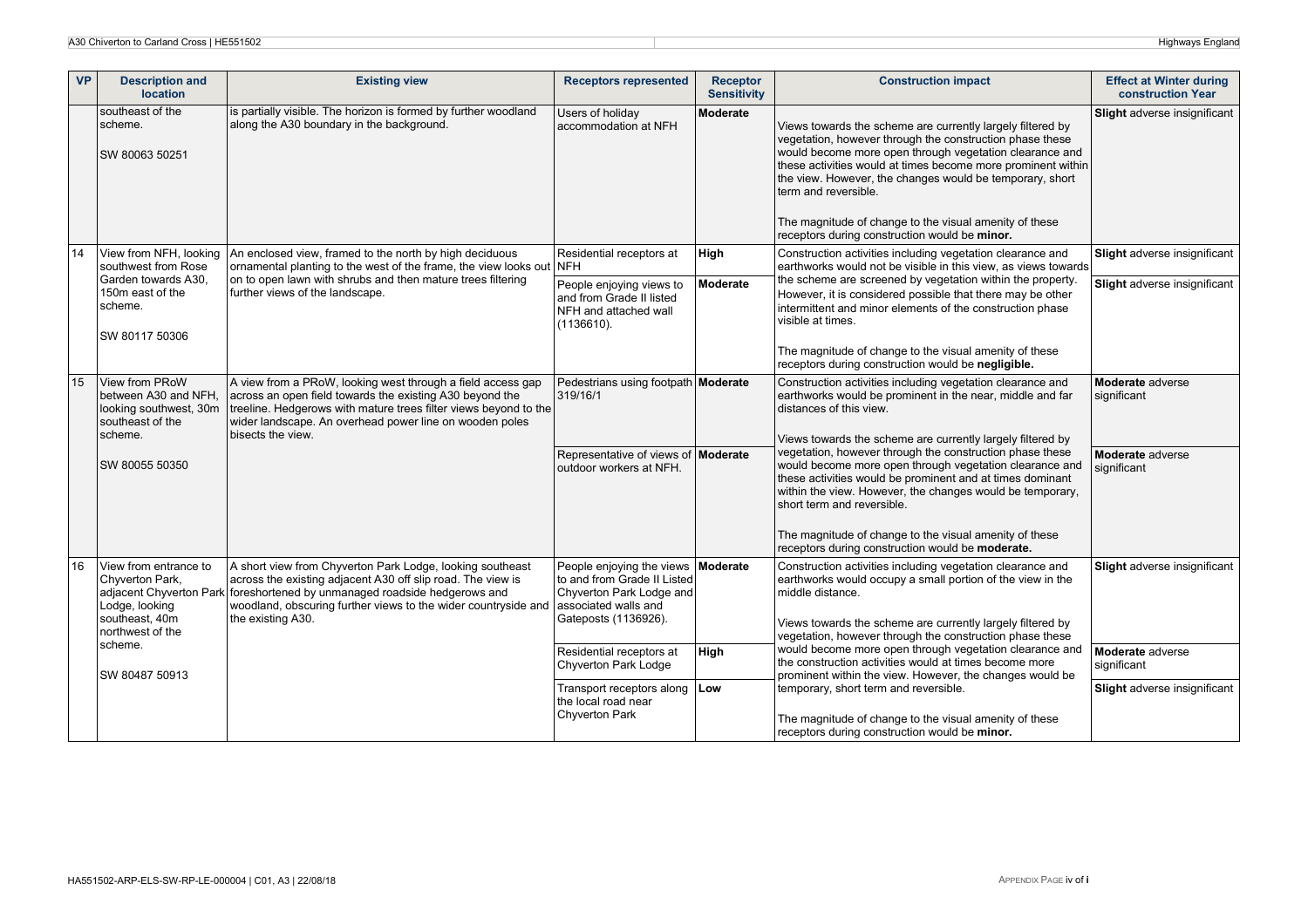| <b>VP</b> | <b>Description and</b><br><b>location</b>                                                                                                                                                                           | <b>Existing view</b>                                                                                                                                                                                                                                                                                                                                                                                                                                                                                                                                                                                                                                                                                                                                                                                                                                                                                            | <b>Receptors represented</b>                              | <b>Receptor</b><br><b>Sensitivity</b>                                                                                                                                                                                                                                                                                                                                                                                                                       | <b>Construction impact</b>                                                                                                                                                                                                                                                                                                                                                                                                                                                                                                                                                                         | <b>Effect at Winter during</b><br>construction Year |
|-----------|---------------------------------------------------------------------------------------------------------------------------------------------------------------------------------------------------------------------|-----------------------------------------------------------------------------------------------------------------------------------------------------------------------------------------------------------------------------------------------------------------------------------------------------------------------------------------------------------------------------------------------------------------------------------------------------------------------------------------------------------------------------------------------------------------------------------------------------------------------------------------------------------------------------------------------------------------------------------------------------------------------------------------------------------------------------------------------------------------------------------------------------------------|-----------------------------------------------------------|-------------------------------------------------------------------------------------------------------------------------------------------------------------------------------------------------------------------------------------------------------------------------------------------------------------------------------------------------------------------------------------------------------------------------------------------------------------|----------------------------------------------------------------------------------------------------------------------------------------------------------------------------------------------------------------------------------------------------------------------------------------------------------------------------------------------------------------------------------------------------------------------------------------------------------------------------------------------------------------------------------------------------------------------------------------------------|-----------------------------------------------------|
| 17        | View from Hill House<br>looking northeast, 10m<br>south of the scheme.<br>SW 80803 50983                                                                                                                            | A view over the Hill House garden hedge looking towards the<br>existing A30. The foreground of the view is occupied by an<br>arable field. In the centre of the view a pole-mounted overhead<br>power line is prominent. A post-and-rail fence and a further<br>hedgerow define the route of bridleway 319/9/1 and foreshorten<br>the view. The existing A30 is in cutting just beyond the hedge<br>and is screened from view.                                                                                                                                                                                                                                                                                                                                                                                                                                                                                  | Pedestrians and<br>equestrians using<br>bridleway 319/9/1 | Moderate                                                                                                                                                                                                                                                                                                                                                                                                                                                    | Construction activities including vegetation clearance and<br>earthworks would become very prominent in this view at<br>times.<br>Views towards the scheme are currently largely filtered by<br>vegetation, however through the construction phase these<br>would become more open through vegetation clearance and<br>construction activity would be prominent and at times<br>dominant within the view. However, the changes would be<br>temporary, short term and reversible.<br>The magnitude of change to the visual amenity of these<br>receptors during construction would be moderate.     | Moderate adverse<br>significant                     |
| 18        | View from PRoW<br>319/8/1, near Trerice,<br>looking northeast<br>towards A30, 750m<br>southeast / 1.3km<br>southwest of the<br>scheme.<br>SW 81882 51451                                                            | A wide, open view looking northeast across a network of fields.<br>The view is bisected by a low hedgerow, bordering the<br>immediate foreground arable field. The land slopes downwards<br>towards the River Allen and the surrounding woodland. To the<br>west, beyond the River, the land rises sharply up to a ridge.<br>This land is covered in a mosaic of large fields laid down to<br>pasture and bordered with orderly hedgerows and the<br>occasional hedgerow tree. The buildings of Tolgroggan Farm<br>and Hill House can be seen. In the background of the view to<br>the east, a number of buildings in Zelah are visible. These are<br>backclothed against woodland, much of it on the western side<br>sited within Chyverton RPG. The existing A30 runs across the<br>frame under the distant skyline, to the fore of Zelah, however is<br>in cutting and so is not visible from this location. | Pedestrians using<br>Footpath 319/3/1                     | <b>Moderate</b>                                                                                                                                                                                                                                                                                                                                                                                                                                             | Construction activities including vegetation clearance and<br>earthworks would occupy a small portion of the view in the far<br>distance.<br>Views towards the scheme are currently largely filtered by<br>vegetation, however through the construction phase these<br>would become more open through vegetation clearance and<br>these activities would at times become more prominent within<br>the view. However, the changes would be temporary, short<br>term and reversible.<br>The magnitude of change to the visual amenity of these<br>receptors during construction would be negligible. | <b>Slight</b> adverse insignificant                 |
| 19        | footpath near Church<br>A30, looking southwest                                                                                                                                                                      | View from intersection of This is a narrow view looking northeast along the existing A30.<br>The road is sited on an embankment, on a ridge in the<br>Lane, Zelah with existing landscape, and is flanked by roadside woodland. Views of the<br>surrounding countryside are therefore entirely limited to a                                                                                                                                                                                                                                                                                                                                                                                                                                                                                                                                                                                                     | Pedestrians using the<br>footpath near Church Lane        | Moderate                                                                                                                                                                                                                                                                                                                                                                                                                                                    | Construction activities including vegetation clearance and<br>earthworks would be noticeable at times in the near and<br>middle distances of this view.                                                                                                                                                                                                                                                                                                                                                                                                                                            | Slight adverse insignificant                        |
|           | along A30, 30m west of<br>funnelled view to the southwest, where large hedgerow-lined<br>the scheme.<br>fields rise up to a wooded ridgeline. Existing road infrastructure<br>dominates the view.<br>SW 81303 51885 | Transport receptors along<br>the existing A30                                                                                                                                                                                                                                                                                                                                                                                                                                                                                                                                                                                                                                                                                                                                                                                                                                                                   | Low                                                       | Views towards the scheme are currently largely filtered by<br>vegetation, however through the construction phase these<br>would become more open through vegetation clearance and<br>the construction activities would at times become more<br>prominent within the view. However, the changes would be<br>temporary, short term and reversible.<br>The magnitude of change to the visual amenity of these<br>receptors during construction would be minor. | Slight adverse insignificant                                                                                                                                                                                                                                                                                                                                                                                                                                                                                                                                                                       |                                                     |
| 20        | View from the<br>intersection of the High                                                                                                                                                                           | A partially open view, looking east from the High Road, along<br>Henver Lane. The view is framed to both the north and south by Polstain Farm                                                                                                                                                                                                                                                                                                                                                                                                                                                                                                                                                                                                                                                                                                                                                                   | Residential receptors at                                  | High                                                                                                                                                                                                                                                                                                                                                                                                                                                        | Construction activities including vegetation clearance and<br>earthworks would become prominent in this view at times.                                                                                                                                                                                                                                                                                                                                                                                                                                                                             | Moderate adverse<br>significant                     |
|           | Road and Henver Lane,<br>looking northeast, within                                                                                                                                                                  | hedgerows with mature hedgerow trees. The middle of the view<br>is occupied by a large traffic island with amenity grass to the                                                                                                                                                                                                                                                                                                                                                                                                                                                                                                                                                                                                                                                                                                                                                                                 | Cyclists using NCR 32<br>near Henver Lane                 | High                                                                                                                                                                                                                                                                                                                                                                                                                                                        | Views towards the scheme are currently partially filtered by                                                                                                                                                                                                                                                                                                                                                                                                                                                                                                                                       | Moderate adverse<br>significant                     |
|           | the scheme.<br>SW 81402 52181                                                                                                                                                                                       | fore and low scrub behind. Road infrastructure dominates the<br>view.                                                                                                                                                                                                                                                                                                                                                                                                                                                                                                                                                                                                                                                                                                                                                                                                                                           | Transport receptors along<br>High Road and Henver<br>Lane | Low                                                                                                                                                                                                                                                                                                                                                                                                                                                         | vegetation, however through the construction phase these<br>would become more open through vegetation clearance and<br>construction activity would at times become prominent within<br>the view. However, the changes would be temporary, short<br>term and reversible.                                                                                                                                                                                                                                                                                                                            | Slight adverse insignificant                        |
|           |                                                                                                                                                                                                                     |                                                                                                                                                                                                                                                                                                                                                                                                                                                                                                                                                                                                                                                                                                                                                                                                                                                                                                                 |                                                           |                                                                                                                                                                                                                                                                                                                                                                                                                                                             | The magnitude of change to the visual amenity of these<br>receptors during construction would be moderate.                                                                                                                                                                                                                                                                                                                                                                                                                                                                                         |                                                     |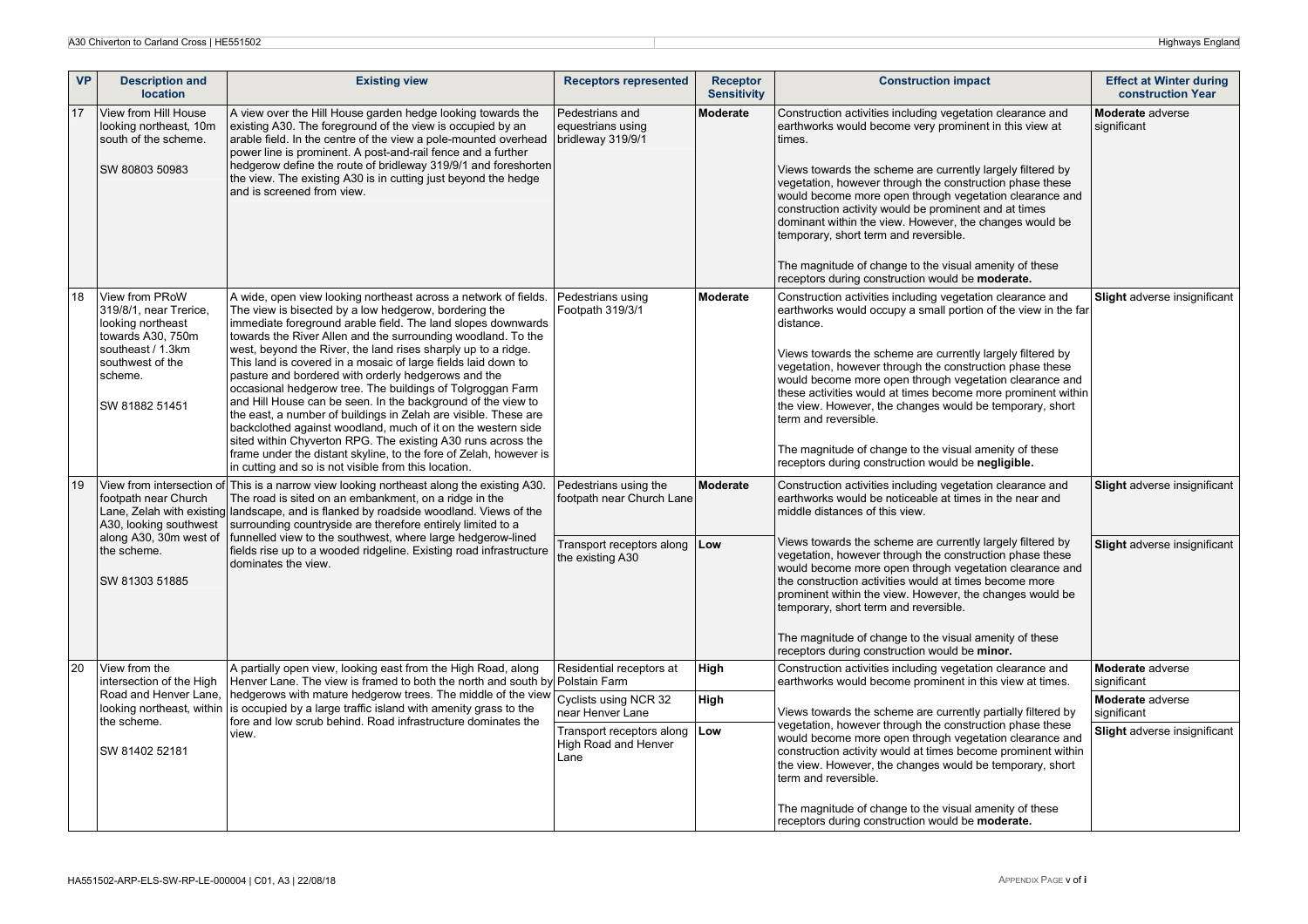| <b>VP</b> | <b>Description and</b><br><b>location</b>                                       | <b>Existing view</b>                                                                                                                                                                                                                                                                                                                                                                                                                                                                                                                                                                                                                         | <b>Receptors represented</b>                                                                                       | <b>Receptor</b><br><b>Sensitivity</b>                                                              | <b>Construction impact</b>                                                                                                                                                                                                                                                                                                                                                                               | <b>Effect at Winter during</b><br><b>construction Year</b> |
|-----------|---------------------------------------------------------------------------------|----------------------------------------------------------------------------------------------------------------------------------------------------------------------------------------------------------------------------------------------------------------------------------------------------------------------------------------------------------------------------------------------------------------------------------------------------------------------------------------------------------------------------------------------------------------------------------------------------------------------------------------------|--------------------------------------------------------------------------------------------------------------------|----------------------------------------------------------------------------------------------------|----------------------------------------------------------------------------------------------------------------------------------------------------------------------------------------------------------------------------------------------------------------------------------------------------------------------------------------------------------------------------------------------------------|------------------------------------------------------------|
| 21        | View from Tregorlands,<br>looking southeast, 60m<br>northwest of the scheme     | A wide open view across a field, bordered by a low hedgerow.<br>In the centre of the frame in the middle distance, scrubland and<br>mixed coniferous and deciduous woodland are visible and act to Mount Pleasant<br>filter further views. To the east three wind turbines are visible<br>above the woodland. To the southeast, a series of ridges are<br>visible, containing open fields with hedgerow boundaries. The<br>ridgeline is marked with a series of woodland patches. In the far<br>distance, the hills of the St Austell china clay area are visible.                                                                           | Residential receptors at<br>Zelah Hill Cottage and                                                                 | High                                                                                               | Construction activities including vegetation clearance and<br>earthworks would become prominent in the middle and far<br>distances of this view at times. However, the changes would                                                                                                                                                                                                                     | <b>Moderate</b> adverse<br>significant                     |
|           | SW 81875 52674                                                                  |                                                                                                                                                                                                                                                                                                                                                                                                                                                                                                                                                                                                                                              | Transport receptors on the Low<br>existing A30 near Zelah<br>Hill<br>receptors during construction would be minor. | be temporary, short term and reversible.<br>The magnitude of change to the visual amenity of these | Slight adverse insignificant                                                                                                                                                                                                                                                                                                                                                                             |                                                            |
| 22        | View from Honeycombe<br>Farm, looking northeast,<br>50m south of the<br>scheme. | A partial and interrupted view looking northeast towards the<br>existing A30. The foreground of the view is occupied by an<br>unmanaged hedgerow forming the boundary to an unkempt<br>field. The land rises up from the hedgerow to the northeast in a<br>series of medium-sized fields, bordered by low hedgerows and<br>intermittent larger stands of woodland. In the centre of the view<br>in the distance, two wind turbines are clear rising above the<br>ridgeline. The coniferous woodland at the disused quarry near<br>Carland Cross is a prominent landmark on the horizon.                                                      | Cyclists using NCR 32 link   High<br>on the unclassified local<br>road                                             |                                                                                                    | Construction activities including vegetation clearance and<br>earthworks would occupy a small portion of the view in the<br>middle distance.                                                                                                                                                                                                                                                             | Slight adverse insignificant                               |
|           | SW 82666 52715                                                                  |                                                                                                                                                                                                                                                                                                                                                                                                                                                                                                                                                                                                                                              | Residential receptors at<br>Honeycombe Farm                                                                        | High                                                                                               | Views towards the scheme are currently partially screened by<br>topography and partially filtered by vegetation. Through the<br>construction phase these would become slightly more open<br>through vegetation clearance and construction activity would                                                                                                                                                 | Slight adverse insignificant                               |
|           |                                                                                 |                                                                                                                                                                                                                                                                                                                                                                                                                                                                                                                                                                                                                                              | Transport receptors on the Low<br>unclassified local road<br>near Honeycombe Farm                                  |                                                                                                    | at times become more noticeable within the view. However,<br>these changes would be temporary, short term and<br>reversible.                                                                                                                                                                                                                                                                             | Slight adverse insignificant                               |
|           |                                                                                 |                                                                                                                                                                                                                                                                                                                                                                                                                                                                                                                                                                                                                                              |                                                                                                                    |                                                                                                    | The magnitude of change to the visual amenity of these<br>receptors during construction would be negligible.                                                                                                                                                                                                                                                                                             |                                                            |
| 23        | View from<br>Pennycomequick,<br>looking southeast, within<br>the scheme.        | A narrow, enclosed view from the back entrance to<br>Pennycomequick, looking southeast along the unclassified local Pennycomequick<br>road. The view is framed by mature deciduous hedgerows<br>either side of the road, which restrict and filter views east and<br>west into the wider countryside. The dominant element in the<br>centre of the frame is the unclassified local road.                                                                                                                                                                                                                                                     | Residential receptors at                                                                                           | High                                                                                               | Construction activities including vegetation clearance,<br>earthworks, and construction of the realigned lane,<br>embankment and underbridge would occupy a large<br>proportion of the view in the near and middle distances.                                                                                                                                                                            | Moderate adverse<br>significant                            |
|           | SW 82482 52937                                                                  |                                                                                                                                                                                                                                                                                                                                                                                                                                                                                                                                                                                                                                              |                                                                                                                    |                                                                                                    | Views towards the scheme are currently partially filtered by<br>vegetation. Through the construction phase, these would<br>become more open through vegetation clearance.<br>Construction activity would therefore be prominent and at<br>times dominant within the view. However, these changes<br>would be temporary, short term and reversible.                                                       |                                                            |
|           |                                                                                 |                                                                                                                                                                                                                                                                                                                                                                                                                                                                                                                                                                                                                                              |                                                                                                                    |                                                                                                    | Residents at Pennycomequick would experience less change<br>through the retention of filtering vegetation on the property<br>boundary. The magnitude of change to their views would be<br>minor                                                                                                                                                                                                          |                                                            |
|           |                                                                                 |                                                                                                                                                                                                                                                                                                                                                                                                                                                                                                                                                                                                                                              | Transport receptors along<br>the unclassified local road<br>near Pennycomequick                                    | Moderate                                                                                           | The magnitude of change to the visual amenity of road users<br>during construction would be moderate.                                                                                                                                                                                                                                                                                                    | <b>Moderate</b> adverse<br>significant                     |
| 24        | View from Journey's<br>End, looking southeast,<br>110m north-northwest of       | A panoramic view looking southeast towards Carland Cross. In<br>the fore to middle ground low scrub flanks either side of the<br>existing A30, partially interrupting longer views beyond.                                                                                                                                                                                                                                                                                                                                                                                                                                                   | Residential receptors at<br>Journey's End, Racland<br>House, and Four Winds                                        | High                                                                                               | Construction activities including vegetation clearance and<br>earthworks would occupy a moderate portion of the view in<br>the middle distance.                                                                                                                                                                                                                                                          | <b>Moderate</b> adverse<br>significant                     |
|           | the scheme.<br>SW 83512 53493                                                   | Overhead power lines run from the dwelling at Journey's End<br>and along the existing A30. Vehicles are partially visible along<br>the A30 as it is in a slight cutting. To the east, the land<br>continues flat to the middle distance, where two further<br>properties are sited, just to the left of the view. Beyond these, it<br>rises up towards a ridge, which screens views of Carland Cross.<br>A block of coniferous woodland around the disused quarry is<br>prominent on the skyline of this ridge. To the south, views of<br>more distant ridges are available, containing blocks of<br>woodland, open fields, and pylon lines. | Transport receptors along<br>the existing A30 near<br>Newlyn Downs                                                 | Low                                                                                                | Views towards the scheme are currently partially screened by<br>topography and partially filtered by vegetation. However,<br>through the construction phase these would become slightly<br>more open through vegetation clearance. Construction<br>activity would therefore at times become more noticeable<br>within the view. However, these changes would be temporary,<br>short term and reversible. | Slight adverse insignificant                               |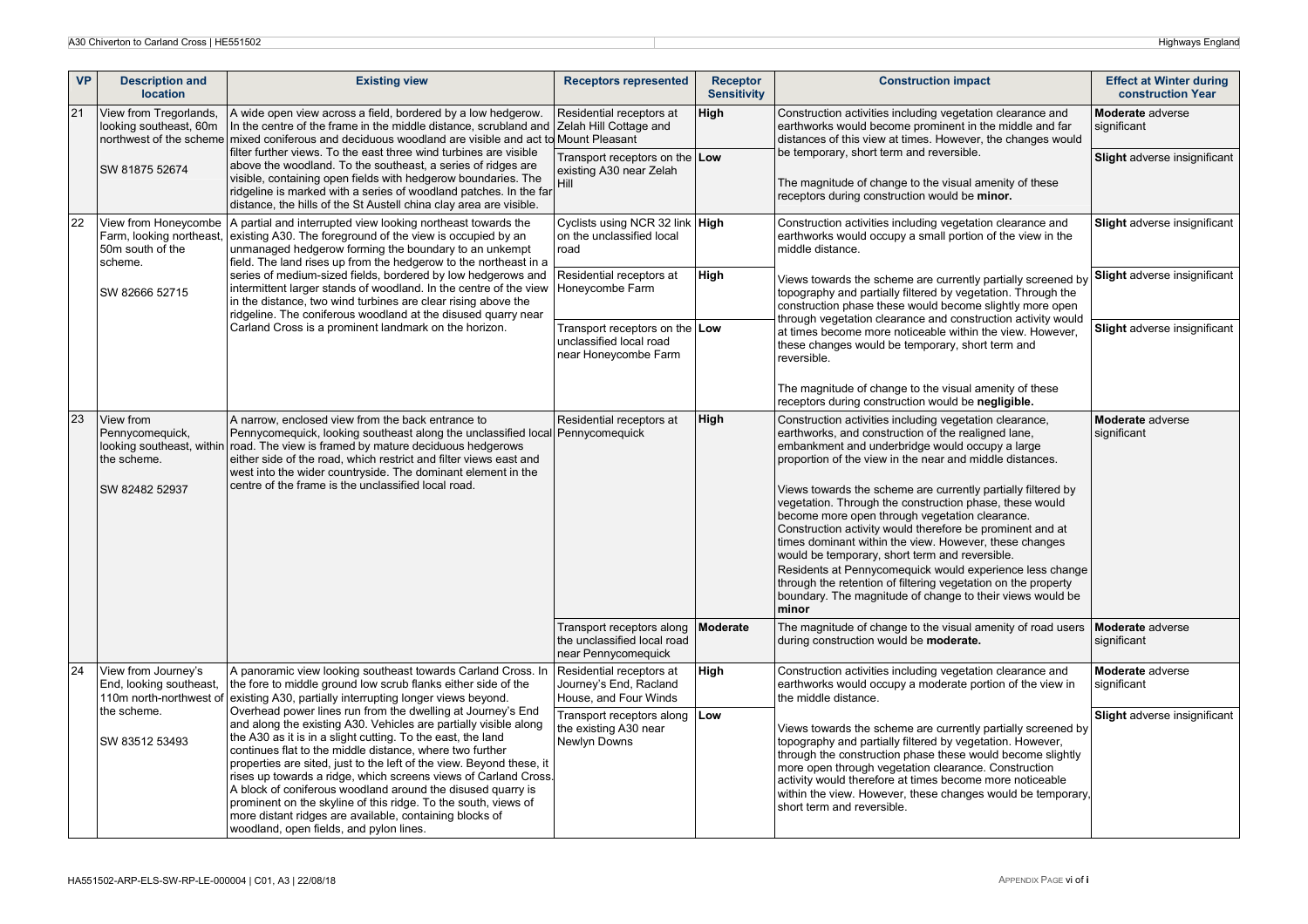| <b>VP</b> | <b>Description and</b><br><b>location</b>                                                                                                             | <b>Existing view</b>                                                                                                                                                                                                                                                                                                                                                                                                                                                                                                                                                                                                                                                                                                                                                          | <b>Receptors represented</b>                                                                                                                               | <b>Receptor</b><br><b>Sensitivity</b> | <b>Construction impact</b>                                                                                                                                                                                                                                                                                                                                                                                                                                                                                                                                                                                                                                                         | <b>Effect at Winter during</b><br>construction Year |
|-----------|-------------------------------------------------------------------------------------------------------------------------------------------------------|-------------------------------------------------------------------------------------------------------------------------------------------------------------------------------------------------------------------------------------------------------------------------------------------------------------------------------------------------------------------------------------------------------------------------------------------------------------------------------------------------------------------------------------------------------------------------------------------------------------------------------------------------------------------------------------------------------------------------------------------------------------------------------|------------------------------------------------------------------------------------------------------------------------------------------------------------|---------------------------------------|------------------------------------------------------------------------------------------------------------------------------------------------------------------------------------------------------------------------------------------------------------------------------------------------------------------------------------------------------------------------------------------------------------------------------------------------------------------------------------------------------------------------------------------------------------------------------------------------------------------------------------------------------------------------------------|-----------------------------------------------------|
|           |                                                                                                                                                       |                                                                                                                                                                                                                                                                                                                                                                                                                                                                                                                                                                                                                                                                                                                                                                               |                                                                                                                                                            |                                       | The magnitude of change to the visual amenity of these<br>receptors during construction would be minor.                                                                                                                                                                                                                                                                                                                                                                                                                                                                                                                                                                            |                                                     |
| 25        | View from PRoW<br>324/10/1 within Newlyn<br>Downs Open Access<br>Land, looking southeast<br>to southwest towards                                      | An open panoramic view across the heathland of Newlyn<br>Downs. The view of open heathland with patches of scrub is<br>framed to the east and south by ridges. To the base of the<br>southern ridge, evidence of mine workings is just visible. The<br>coniferous woodland at the open access land is prominent on                                                                                                                                                                                                                                                                                                                                                                                                                                                            | Representative of views of <b>Moderate</b><br>recreational users of<br>Newlyn Downs.                                                                       |                                       | Due to the distance from the scheme and the intervening<br>landscape features, much of the construction activity and<br>compounds would be obscured from view. Construction<br>activities including vegetation clearance and earthworks<br>would occupy a very small portion of the view in the far                                                                                                                                                                                                                                                                                                                                                                                | <b>Slight</b> adverse insignificant                 |
|           | A30, 1km north of the<br>scheme.<br>SW 83397 54620                                                                                                    | the skyline, just to the east of the middle of the frame. Vehicles<br>on the A30 on the southern ridge are visible, but distant, and<br>therefore not very noticeable. The broad expanse of the<br>landscape dominants the view, with the exception of the Newlyn<br>Downs Wind Farm.                                                                                                                                                                                                                                                                                                                                                                                                                                                                                         | Pedestrians using footpath Moderate<br>324/10/1                                                                                                            |                                       | distance.<br>The magnitude of change to the visual amenity of these<br>receptors during construction would be negligible.                                                                                                                                                                                                                                                                                                                                                                                                                                                                                                                                                          | <b>Slight</b> adverse insignificant                 |
| 26        | View from base of<br>turbine at southwest<br>corner of Carland Cross<br>Wind Farm, looking east<br>120m northwest of the<br>scheme.<br>SW 84242 54008 | A panoramic, but foreshortened view to the south towards the<br>existing A30. In the foreground open fields are surrounded by<br>scrubby vegetation. To the east of the frame, an area of hard<br>standing beneath the wind turbine is visible. The ground slopes<br>sharply upwards towards a ridge, where a group of conifers at<br>the centre of the open access land are prominent on the skyline<br>off to the right of the view. The tops of tall vehicles moving<br>across the top of the ridge comes in and out of view behind the<br>roadside vegetation. Visibility of activity on the road is most<br>prominent on the northeast side of the scene. At the south-<br>western end of the conifer group, the road dips behind the ridge<br>and disappears from view. | Representative of views of <b>Moderate</b><br>walkers and other<br>recreational users of<br>Newlyn Downs.                                                  |                                       | Construction activities including vegetation clearance,<br>earthworks, and construction of Carland Cross Junction<br>would occupy the majority of the view in the middle distance.<br>However, these changes would be temporary, short term and<br>reversible.<br>The magnitude of change to the visual amenity of these<br>receptors during construction would be moderate.                                                                                                                                                                                                                                                                                                       | Moderate adverse<br>significant                     |
| 27        | View from Open Access<br>heathland near the<br><b>Carland Cross Barrow</b><br>Cemetery, within the<br>boundaries of the<br>scheme.                    | An open view, with heathland dominating the foreground. The<br>A30, situated in a slight cutting, runs across the frame, from<br>northeast to southwest, partially filtered by hedgerows. Beyond<br>the A30, the land rises up by approximately 10m ending in a<br>slight ridge delineated by a hedgerow. On this rising land, wind<br>turbines are prominent. In the middle distance of view a<br>telecommunications tower breaks the skyline with the hills of the                                                                                                                                                                                                                                                                                                          | People enjoying the views <b>High</b><br>to and from nearby<br>heritage assets - Barrow<br>Cemetery at Carland<br>Cross (1016888, 1017050,<br>1020758).    |                                       | Construction activities including vegetation clearance,<br>earthworks, and construction of the Carland Cross Junction<br>would occupy a moderate portion of the view in the near and<br>middle distances.<br>Views towards the scheme are currently partially filtered by<br>vegetation. However, through the construction phase these<br>would become far more open through vegetation clearance.<br>Construction activity would therefore be prominent and at<br>times dominate the view. However, these changes would be<br>temporary, short term and reversible.<br>The magnitude of change to the visual amenity of these<br>receptors during construction would be moderate. | Large adverse significant                           |
|           | SW 84144 53705                                                                                                                                        | St Austell china clay area visible beyond as a distant horizon.                                                                                                                                                                                                                                                                                                                                                                                                                                                                                                                                                                                                                                                                                                               | Representative of views of <b>Moderate</b><br>walkers and other<br>recreational users of<br><b>CRoW Land at Carland</b><br>Quarry.                         |                                       |                                                                                                                                                                                                                                                                                                                                                                                                                                                                                                                                                                                                                                                                                    | Moderate adverse<br>significant                     |
| 28        | View from an<br>unclassified local road,<br>south of the intersection<br>with Cargoll Road,<br>3.7km northwest of the<br>scheme.<br>SW 81603 56440    | An open view across a large field laid down to pasture. To the<br>west, the field is bordered by a low hedgerow. In the centre of<br>the view, the hedgerow bordering the south of the field forms<br>the horizon, with the blades of several wind turbines visible<br>beyond. The coniferous woodland near the disused quarry is a<br>noticeable landmark on the distant horizon to the east.                                                                                                                                                                                                                                                                                                                                                                                | Transport receptors along<br>the unclassified local road.                                                                                                  | Low                                   | Due to the distance from the scheme and the intervening<br>landscape features, much of the construction activity and<br>compounds would be obscured from view. Construction<br>activities including vegetation clearance and earthworks<br>would occupy a very small portion of the view in the far<br>distance.<br>The magnitude of change to the visual amenity of these<br>receptors during construction would be negligible.                                                                                                                                                                                                                                                   | <b>Slight</b> adverse insignificant                 |
| 29        | View from St Agnes<br>Beacon looking<br>southeast, 5km<br>northwest of the<br>scheme.                                                                 | A long distance wide open panoramic view looking southeast<br>towards the scheme. Chiverton Cross and Carland Cross are<br>visible in the view. The view is from an elevated position in<br>public access land with a trig point offering 360 degree views<br>over the north Cornish coast. The landscape looking inland to<br>the south forms a small to medium scale mosaic. The towns of                                                                                                                                                                                                                                                                                                                                                                                   | Pedestrians using footpath High<br>318/63/2 and pedestrians<br>and equestrians using<br>bridleways 318/63/1 &<br>318/63/3 within the<br>Cornwall AONB, the |                                       | Due to the distance from the scheme and the intervening<br>landscape features, much of the construction activity and<br>compounds would be obscured from view. Construction<br>activities including vegetation clearance and earthworks<br>would occupy an imperceptible portion of the view in the<br>extreme far distance.                                                                                                                                                                                                                                                                                                                                                       | <b>Neutral</b>                                      |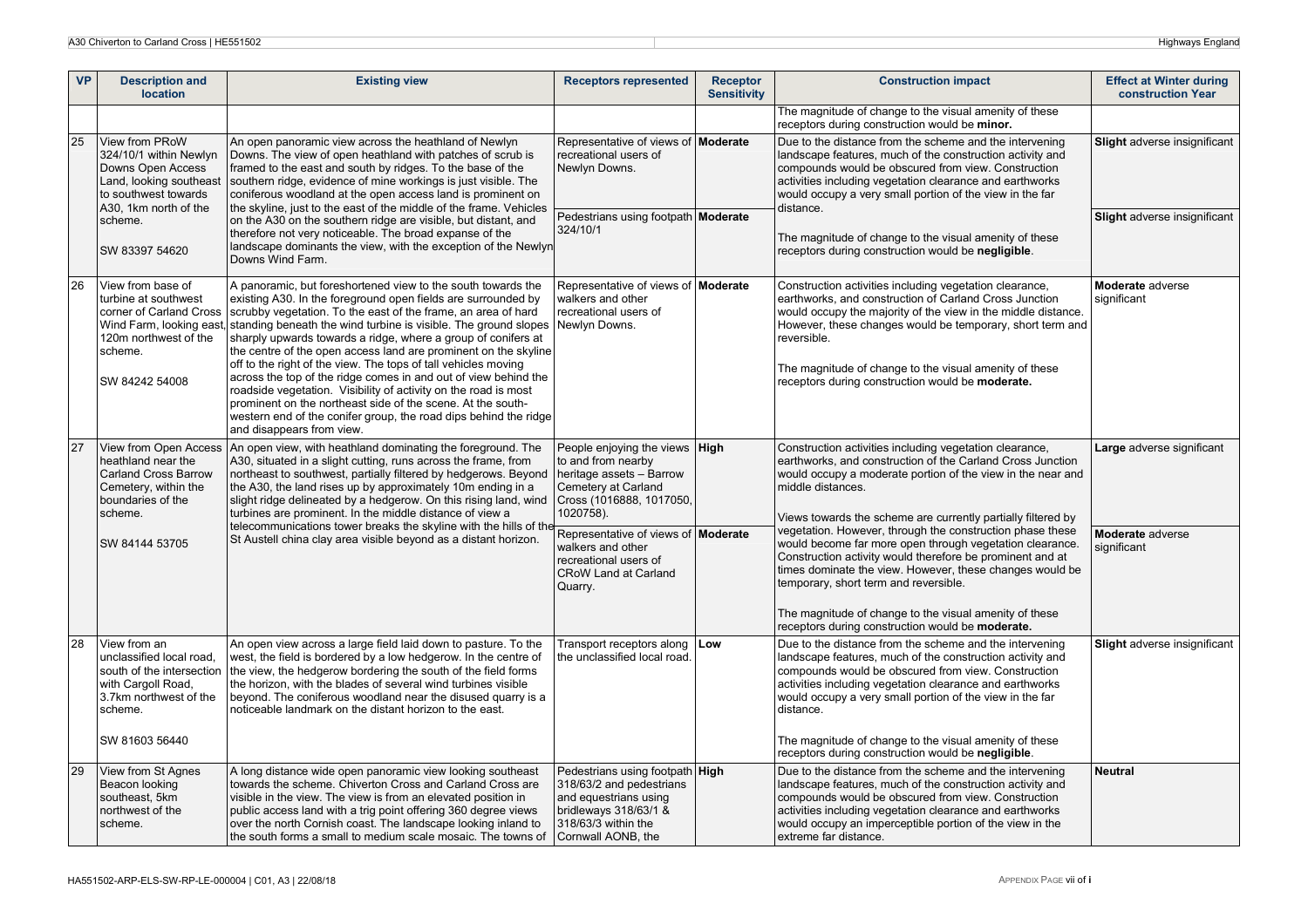| <b>VP</b> | <b>Description and</b><br><b>location</b>                                                                                      | <b>Existing view</b>                                                                                                                                                                                                                                                                                                                                                                                                                                                                                                                                          | <b>Receptors represented</b>                                                                                                                         | <b>Receptor</b><br><b>Sensitivity</b> | <b>Construction impact</b>                                                                                                                                                                                                                                                                                                                                                                       | <b>Effect at Winter during</b><br><b>construction Year</b> |
|-----------|--------------------------------------------------------------------------------------------------------------------------------|---------------------------------------------------------------------------------------------------------------------------------------------------------------------------------------------------------------------------------------------------------------------------------------------------------------------------------------------------------------------------------------------------------------------------------------------------------------------------------------------------------------------------------------------------------------|------------------------------------------------------------------------------------------------------------------------------------------------------|---------------------------------------|--------------------------------------------------------------------------------------------------------------------------------------------------------------------------------------------------------------------------------------------------------------------------------------------------------------------------------------------------------------------------------------------------|------------------------------------------------------------|
|           | SW 71013 50214                                                                                                                 | St Agnes and Goonbell spread into the frame from the west<br>along the southwest side of the Trevellas Coombe River Valley.<br>A network of hedgerows and woodland permeates the<br>countryside to the eastern side of the frame, while the western<br>side is more exposed with little tree cover. The ridgeline along<br>which the existing A30 runs, is discernible by the wind turbine<br>infrastructure located along its length. At the western end of the<br>frame, the pale tower of St Peter's Church at Chiverton Cross is<br>a prominent landmark. | Heritage Coast, CRoW<br>land, and those enjoying<br>views to and from nearby<br>heritage assets - Bowl<br>Barrow (1016443), CWDM<br>WHS A7 St Agnes. |                                       | The magnitude of change to the visual amenity of these<br>receptors during construction would be no change.                                                                                                                                                                                                                                                                                      |                                                            |
| 30        | View from the<br>unclassified road past                                                                                        | A medium distance panoramic view. The centre of the frame is<br>bisected by a lane bordered by hedgerows, which partially                                                                                                                                                                                                                                                                                                                                                                                                                                     | Residential receptors at<br>dwellings within Silverwell.                                                                                             | High                                  | Construction activities including vegetation clearance,<br>earthworks, and construction of the above-grade elements of                                                                                                                                                                                                                                                                           | Large adverse significant                                  |
|           | properties at Silverwell<br>and Silverdene looking<br>southeast, within the<br>boundaries of the<br>scheme.<br>SW 75214 47887. | restrict the views out from the lane. Power lines run down the<br>western side of the lane. To either side of the lane, arable fields<br>occupy the mid- to back-ground. On the eastern side of the<br>horizon, a wind turbine is prominent, while a more distant<br>turbine is visible on the western side. Across the middle of the<br>background, the rooflines of agricultural buildings and woodland<br>can be seen. To the far right of the view the tower of Grade II<br>Listed St Peter's Church is visible above distant trees                       | Transport receptors on the Low<br>local road near Silverwell.                                                                                        |                                       | the proposed Chiverton Cross junction would be visible in the<br>middle distance of this view.<br>Westward and southward views towards the scheme are<br>open and these activities would dominate the view. However,<br>the changes would be temporary, short term and reversible.<br>The magnitude of change to the visual amenity of these<br>receptors during construction would be moderate. | Slight adverse insignificant                               |
| 31        | View from the minor<br>unclassified road leading<br>to Ennis Farm looking<br>north, 70m south of the                           | An open view across a large field laid down to pasture, which<br>occupies the fore and middle ground. The ground rises up<br>approximately 15m to meet the current A30, which is bordered<br>by hedges. HGVs are visible against the skyline.                                                                                                                                                                                                                                                                                                                 | Transport receptors on the <b>Moderate</b><br>designated Quiet Lane<br>near Ennis Farm.                                                              |                                       | Construction activities including vegetation clearance and<br>earthworks would occupy a moderate portion of the view in<br>the middle distance.                                                                                                                                                                                                                                                  | Slight adverse insignificant                               |
|           | scheme.<br>SW 83750 53367                                                                                                      | Three dwellings, Journeys End, Racland House, and Four<br>Winds, are prominent against the skyline.                                                                                                                                                                                                                                                                                                                                                                                                                                                           | Residential receptors at<br>Ennis Farm and Higher<br>Ennis Farm.                                                                                     | <b>High</b>                           | Construction activity would at times become noticeable within Moderate adverse<br>the view. However, these changes would be temporary, short<br>term and reversible.                                                                                                                                                                                                                             | significant                                                |
|           |                                                                                                                                |                                                                                                                                                                                                                                                                                                                                                                                                                                                                                                                                                               | Representative of views of Moderate<br>outdoor workers at Ennis<br>Farm.                                                                             |                                       | The magnitude of change to the visual amenity of these<br>receptors during construction would be minor.                                                                                                                                                                                                                                                                                          | Slight adverse insignificant                               |